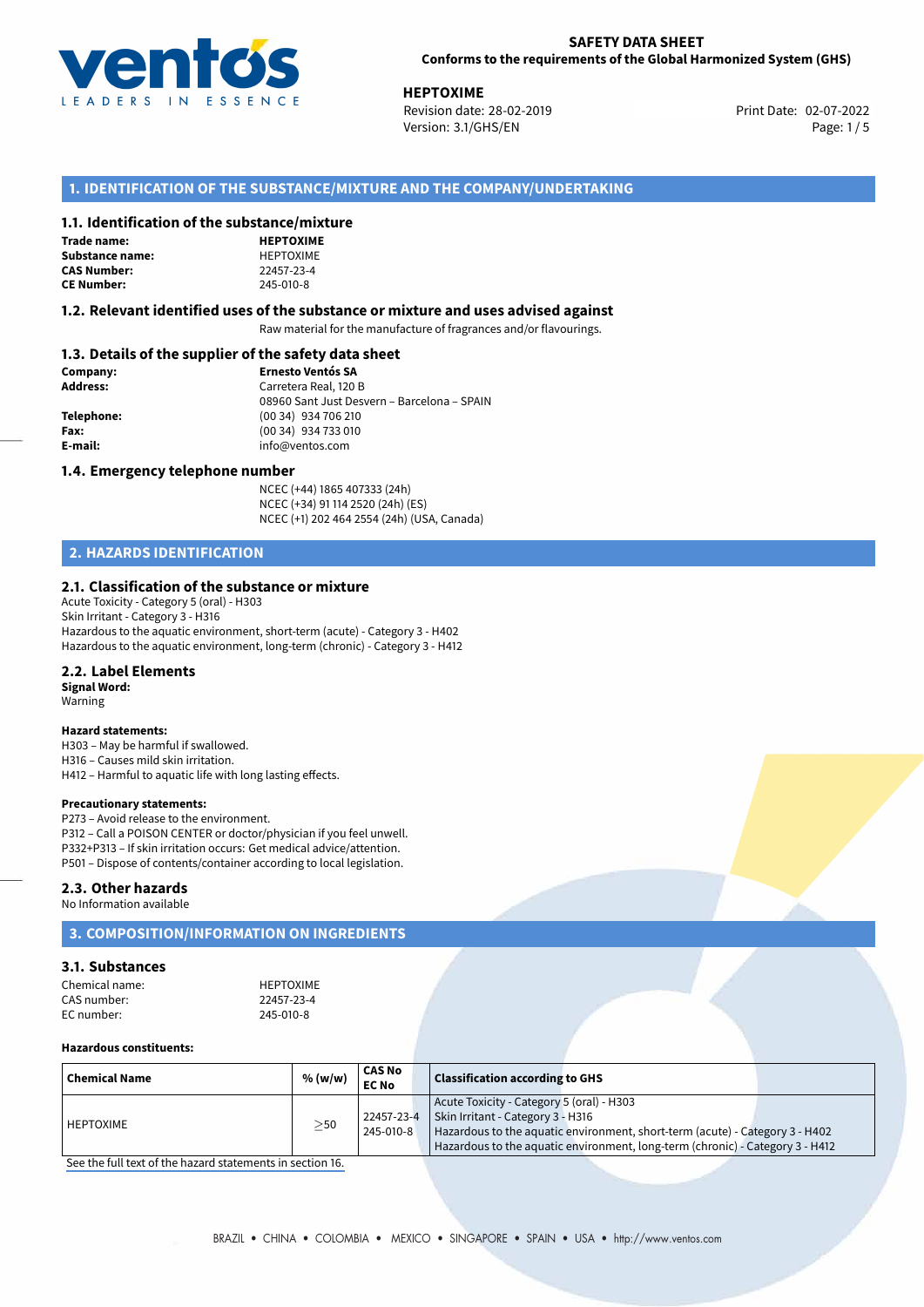

**HEPTOXIME**<br>Revision date: 28-02-2019 **Accord Print Date: 02-07-2022** Revision date: 28-02-2019 Version: 3.1/GHS/EN Page: 2 / 5

# **3.2. Mixtures**

Not applicable.

# **4. FIRST-AID MEASURES**

# **4.1. Description of necessary first aid measures**

| Ingestion:    | Rinse mouth with water.                                                                                               |
|---------------|-----------------------------------------------------------------------------------------------------------------------|
|               | Obtain medical advice.                                                                                                |
|               | Keep at rest. Do not induce vomiting.                                                                                 |
| Eye contact:  | In case of contact with eyes, rinse immediately with plenty of water for at least 15 minutes and seek medical advice. |
| Inhalation:   | Remove person to fresh air and keep at rest.                                                                          |
|               | Seek immediate medical advice.                                                                                        |
| Skin contact: | Take off immediately all contaminated clothing.                                                                       |
|               | Thoroughly wash affected skin with soap and water.                                                                    |
|               | Seek medical attention if symptoms persist.                                                                           |
|               |                                                                                                                       |

# **4.2. Most important symptoms and effects, both acute and delayed**

No information available.

## **4.3. Indication of any immediate medical attention and special treatment needed**

No information available.

## **5. FIRE-FIGHTING MEASURES**

# **5.1. Extinguishing Media**

Water spray, carbon dioxide, dry chemical powder or appropriate foam. For safety reasons do not use full water jet.

## **5.2. Special hazards arising from the substance or mixture**

Known or Anticipated Hazardous Products of Combustion: Emits toxic fumes under fire conditions.

## **5.3. Advice for firefighters**

High temperatures can lead to high pressures inside closed containers. Avoid inhalation of vapors that are created. Use appropriate respiratory protection. Do not allow spillage of fire to be poured into drains or watercourses. Wear self-contained breathing apparatus and protective clothing.

# **6. ACCIDENTAL RELEASE MEASURES**

## **6.1. Personal precautions, protective equipment and emergency procedures**

Evacuate surronding areas. Ensure adequate ventilation. Keep unnecessary and unprotected personnel from entering. Do not breathe vapor/spray. Avoid contact with skin and eyes. Information regarding personal protective measures: see section 8.

## **6.2. Environmental precautions**

To avoid possible contamination of the environment, do not discharge into any drains, surface waters or groundwaters.

## **6.3. Methods and materials for containment and cleaning up**

Cover with an inert, inorganic, non-combustible absorbent material (e.g. dry-lime, sand, soda ash). Place in covered containers using non-sparking tools and transport outdoors. Avoid open flames or sources of ignition (e.g. pilot lights on gas hot water heater). Ventilate area and wash spill site after material pickup is complete.

## **6.4. Reference to other sections**

Information regarding exposure controls, personal protection and disposal considerations can be found in sections 8 and 13.

# **7. HANDLING AND STORAGE**

# **7.1. Precautions for safe handling**

Do not store or handle this material near food or drinking water. Do not smoke. Avoid contact with the eyes, skin and clothing. Wear protective clothing and use glasses. Observe the rules of safety and hygiene at work. Keep in the original container or an alternative made from a compatible material.

# **7.2. Conditions for safe storage, including any incompatibilities**

Store in tightly closed and preferably full containers in a cool, dry and ventilated area, protected from light. Keep away from sources of ignition (e.g. hot surfaces, sparks, flame and static discharges). Keep away from incompatible materials (see section 10).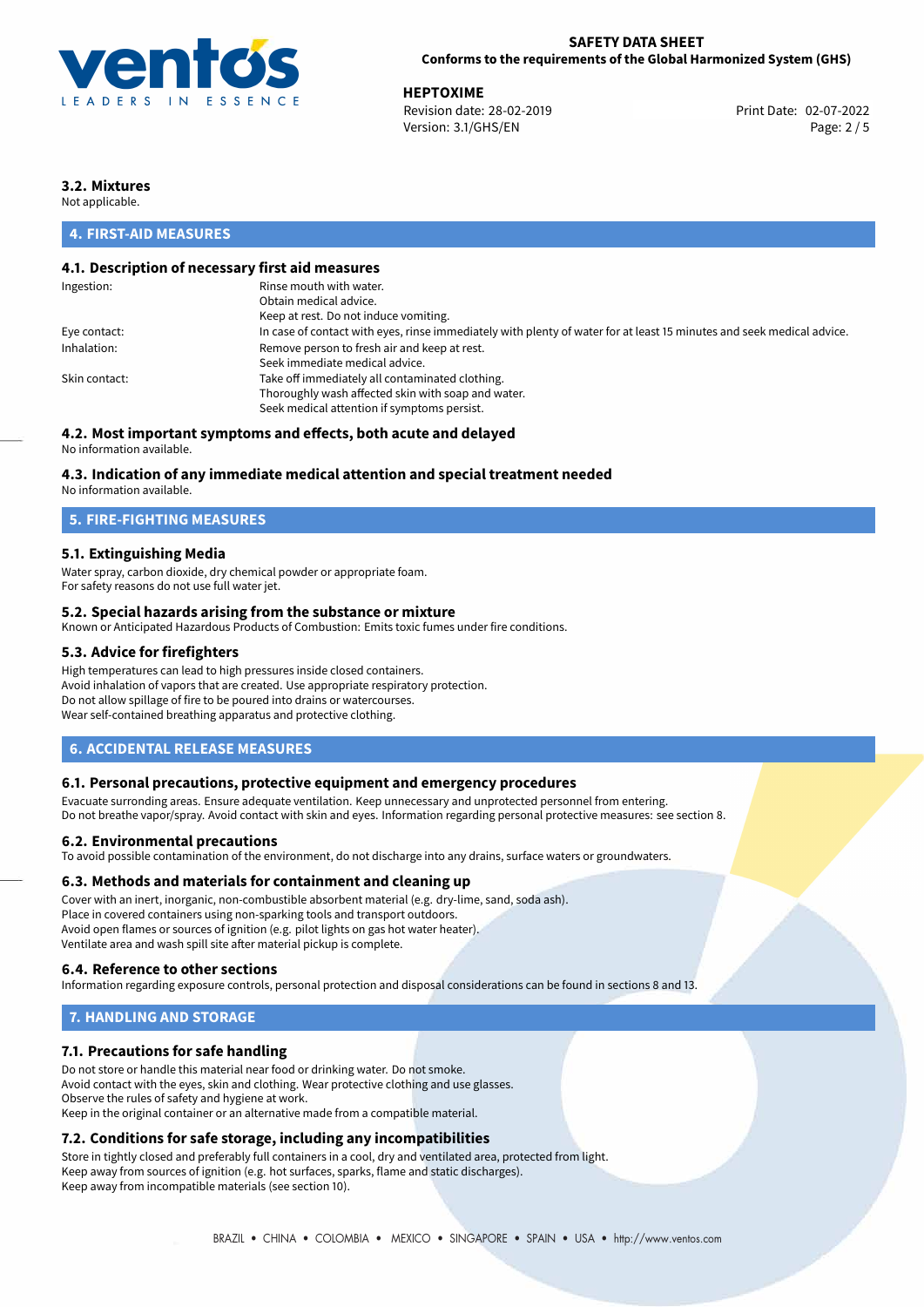

**HEPTOXIME**<br>
Revision date: 28-02-2019 **Print Date: 02-07-2022** Version: 3.1/GHS/EN Page: 3 / 5

# **7.3. Specific end use(s)**

No information available.

# **8. EXPOSURE CONTROLS AND PERSONAL PROTECTION**

## **8.1. Control parameters**

Components with occupational exposure limits: None known.

## **8.2. Exposure controls**

Measures should be taken to prevent materials from being splashed into the body. Provide adequate ventilation, according to the conditions of use. Use a mechanical exhaust if required.

## **8.3. Individual protection measures, such as personal protective equipment**

| Eye/Face protection:             | Chemical safety goggles are recommended. Wash contaminated goggles before reuse.                                                            |
|----------------------------------|---------------------------------------------------------------------------------------------------------------------------------------------|
| Hand Protection:                 | Chemical-resistant gloves are recommended. Wash contaminated gloves before reuse.                                                           |
| Body protection:                 | Personal protective equipment for the body should be selected based on the task being performed and the risks<br>involved.                  |
| Respiratory Protection:          | In case of insufficient ventilation, use suitable respiratory equipment.                                                                    |
| Environmental exposure controls: | Emissions from ventilation or process equipment should be checked to ensure they comply with environmental<br>protection legislation.       |
|                                  | In some cases, filters or engineering modifications to the process equipment will be necessary to reduce emissions to<br>acceptable levels. |

# **9. PHYSICAL AND CHEMICAL PROPERTIES**

# **9.1. Information on basic physical and chemical properties**

| Appearance:                            | Liquid                    |
|----------------------------------------|---------------------------|
| Colour:                                | Conforms to standard      |
| Odour:                                 | Conforms to standard      |
| Odour theshold:                        | Not determined            |
| pH:                                    | Not determined            |
| Melting point/freezing point:          | Not determined            |
| Boling point/boiling range:            | Not determined            |
| Flash point:                           | 95 °C                     |
| Evaporation rate:                      | Not determined            |
| Flammability:                          | Not determined            |
| Lower flammability/Explosive limit:    | Not determined            |
| Upper flammability/Explosive limit:    | Not determined            |
| Vapour pressure:                       | Not determined            |
| Vapour Density:                        | Not determined            |
| Density:                               | $0,887-0,892$ g/mL (20°C) |
| Relative density:                      | $0,887 - 0,892$ (20°C)    |
| Water solubility:                      | <b>INSOLUBLE IN WATER</b> |
| Solubility in other solvents:          | <b>SOLUBLE IN ETHANOL</b> |
| Partition coefficient n-octanol/water: | Not determined            |
| Auto-ignition temperature:             | Not determined            |
| Decomposition temperature:             | Not determined            |
| Viscosity, dynamic:                    | Not determined            |
| Viscosity, kinematic:                  | Not determined            |
| Explosive properties:                  | Not determined            |
| Oxidising properties:                  | Not determined            |
|                                        |                           |

# **10. STABILITY AND REACTIVITY**

## **10.1. Reactivity**

No hazardous reactions if stored and handled as prescribed/indicated.

## **10.2. Chemical stability**

The product is stable if stored and handled as prescribed/indicated.

### **10.3. Possibility of hazardous reactions**

No hazardous reactions if stored and handled as prescribed/indicated.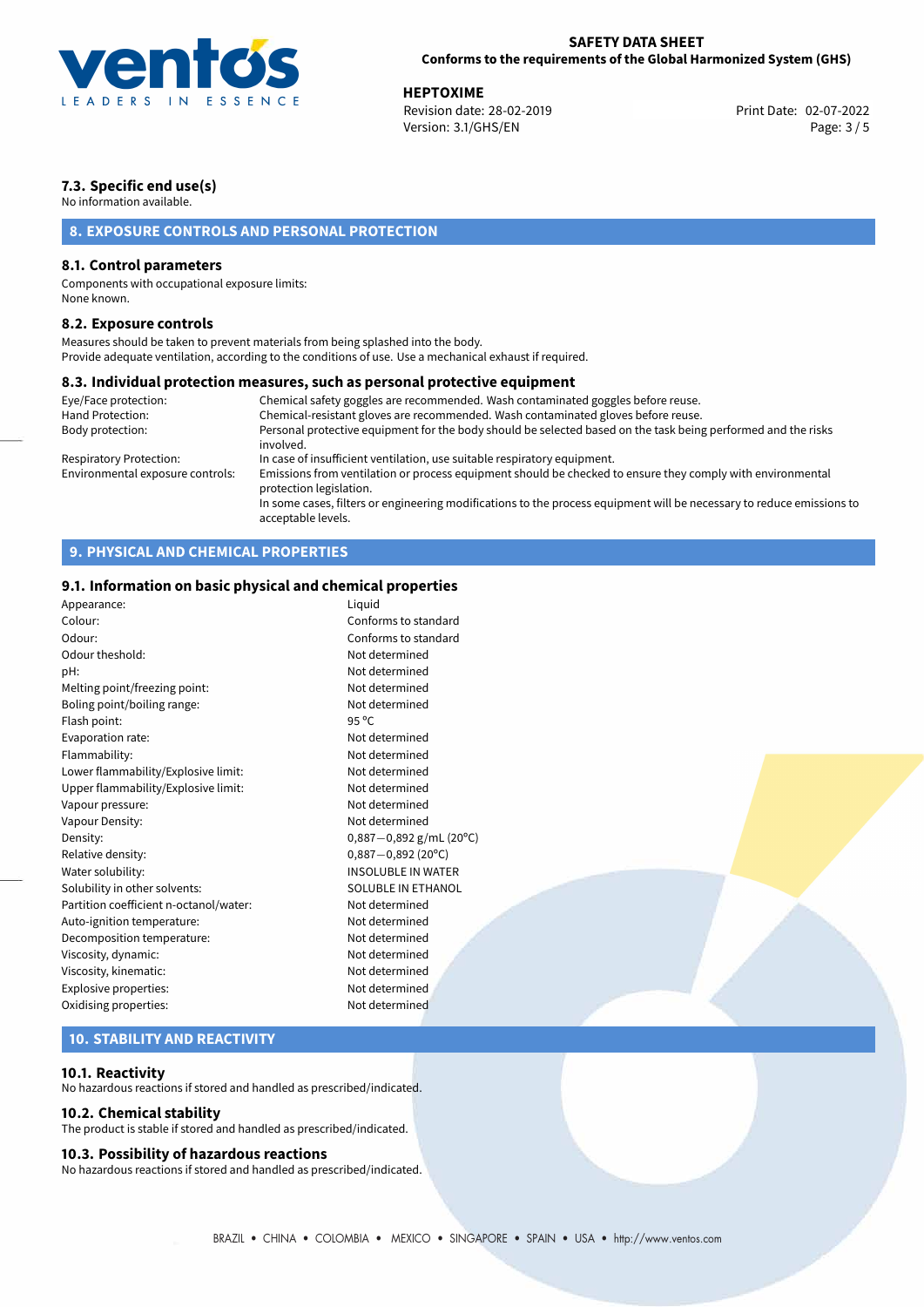

**HEPTOXIME**<br>
Revision date: 28-02-2019 **Print Date: 02-07-2022** Version: 3.1/GHS/EN Page: 4 / 5

## **10.4. Conditions to Avoid**

Conditions to Avoid: Excessive heat, flame or other ignition sources.

## **10.5. Incompatible materials**

Avoid contact with strong acids and bases and oxidizing agents.

## **10.6. Hazardous decomposition products**

During combustion may form carbon monoxide and unidentified organic compounds.

# **11. TOXICOLOGICAL INFORMATION**

| <b>Acute toxicity</b>             | May be harmful if swallowed.                                              |
|-----------------------------------|---------------------------------------------------------------------------|
| <b>Skin corrosion/irritation</b>  | Causes mild skin irritation.                                              |
| Serious eye damage/irritation     | Based on the data available, the criteria for classification are not met. |
| Respiratory or skin sensitisation | Based on the data available, the criteria for classification are not met. |
| <b>Germ cell mutagenicity</b>     | Based on the data available, the criteria for classification are not met. |
| Carcinogenicity                   | Based on the data available, the criteria for classification are not met. |
| <b>Reproductive toxicity</b>      | Based on the data available, the criteria for classification are not met. |
| <b>STOT-single exposure</b>       | Based on the data available, the criteria for classification are not met. |
| <b>STOT-repeated exposure</b>     | Based on the data available, the criteria for classification are not met. |
| <b>Aspiration hazard</b>          | Based on the data available, the criteria for classification are not met. |

# **12. ECOLOGICAL INFORMATION**

## **12.1. Toxicity**

#### **Assessment:**

Harmful to aquatic life with long lasting effects. **Experimental/calculated data:** No information available.

#### **12.2. Degradability**

No information available.

## **12.3. Bioaccumulative potential**

No information available.

# **12.4. Soil mobility**

No information available.

### **12.5. Other adverse effects**

See also sections 6, 7, 13 and 15 Do not allow to get into waste water or waterways.

## **13. DISPOSAL CONSIDERATIONS**

#### **13.1. Waste treatment methods**

Dispose of in accordance with national and local environmental regulations.

# **14. TRANSPORT INFORMATION**

|                                  | <b>ADR/RID/ADN</b>                |  | <b>IMDG</b>                       |  | <b>IATA-ICAO</b>                  |  |
|----------------------------------|-----------------------------------|--|-----------------------------------|--|-----------------------------------|--|
| 14.1. UN Number                  | Not classified as hazardous goods |  | Not classified as hazardous goods |  | Not classified as hazardous goods |  |
| 14.2. UN Proper Shipping Name    | Not applicable                    |  | Not applicable                    |  | Not applicable                    |  |
| 14.3. Transport Hazard Class(es) | Not applicable                    |  | Not applicable                    |  | Not applicable                    |  |
| 14.4. Packing Group              | Not applicable                    |  | Not applicable                    |  | Not applicable                    |  |
| 14.5. Environmental hazards      | No                                |  | <b>No</b>                         |  | No                                |  |
| Additional information           |                                   |  |                                   |  |                                   |  |

## **14.6 Special precautions for user**

None known

## **14.7. Transport in bulk according to Annex II of MARPOL 73/78 and the IBC Code**

No information available